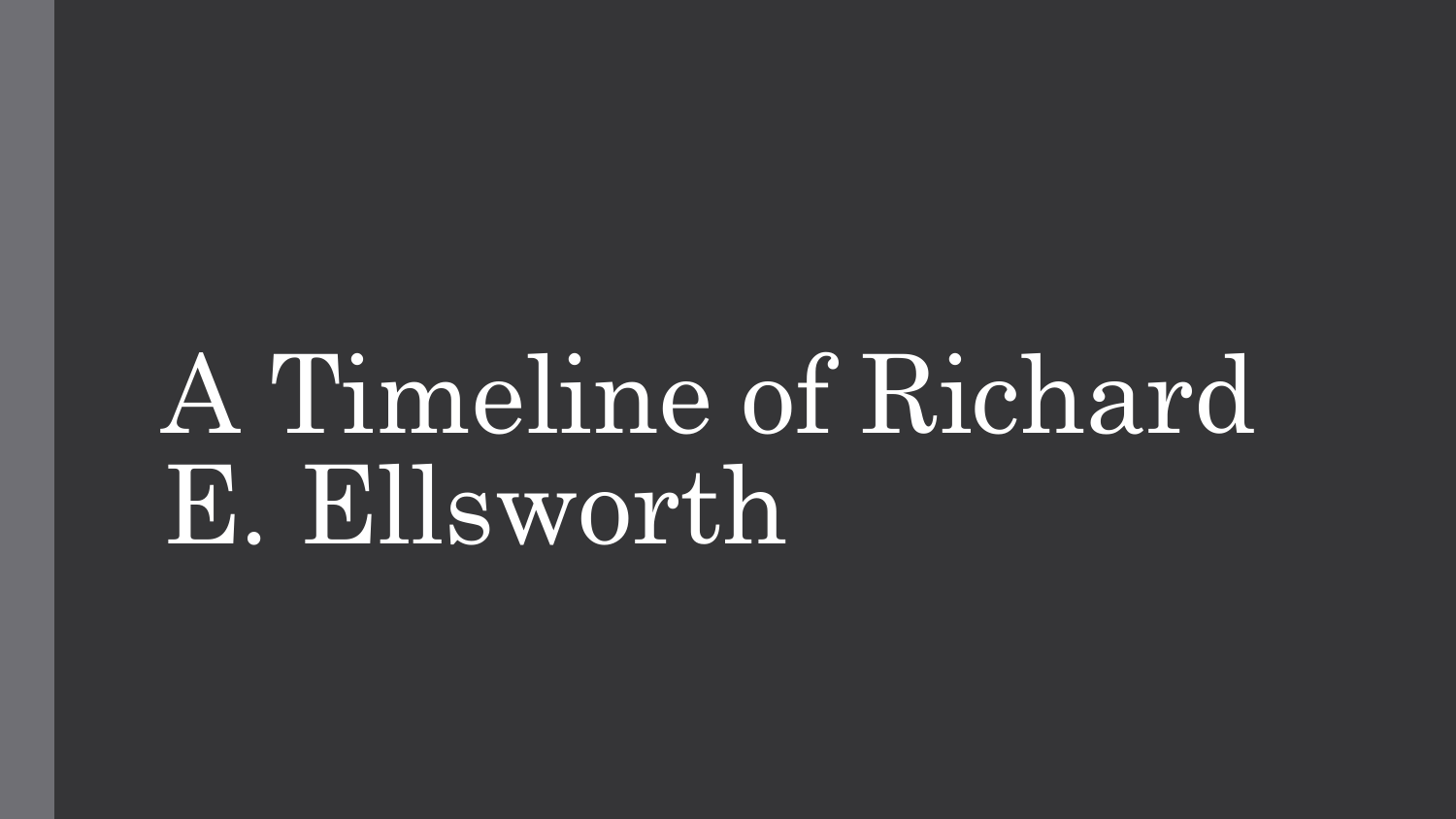# Early Life

• Richard Elmer Ellsworth was born on July 19, 1911.

- • Ellsworth served in the Pennsylvania National Guard for two years before entering the U.S. Military Academy in 1931.
- He graduated from the U.S. Military Academy in June of 1935.
- • In August of 1936, Richard married Mary Anne Thornton. He was assigned to squadron duties at Mitchel Field, NY in October of this year.
- Two years later, he was promoted to first lieutenant in June of 1938.

| 1911 | 1931 | 1935 1936 | 1938 |
|------|------|-----------|------|
|      |      |           |      |
|      |      |           |      |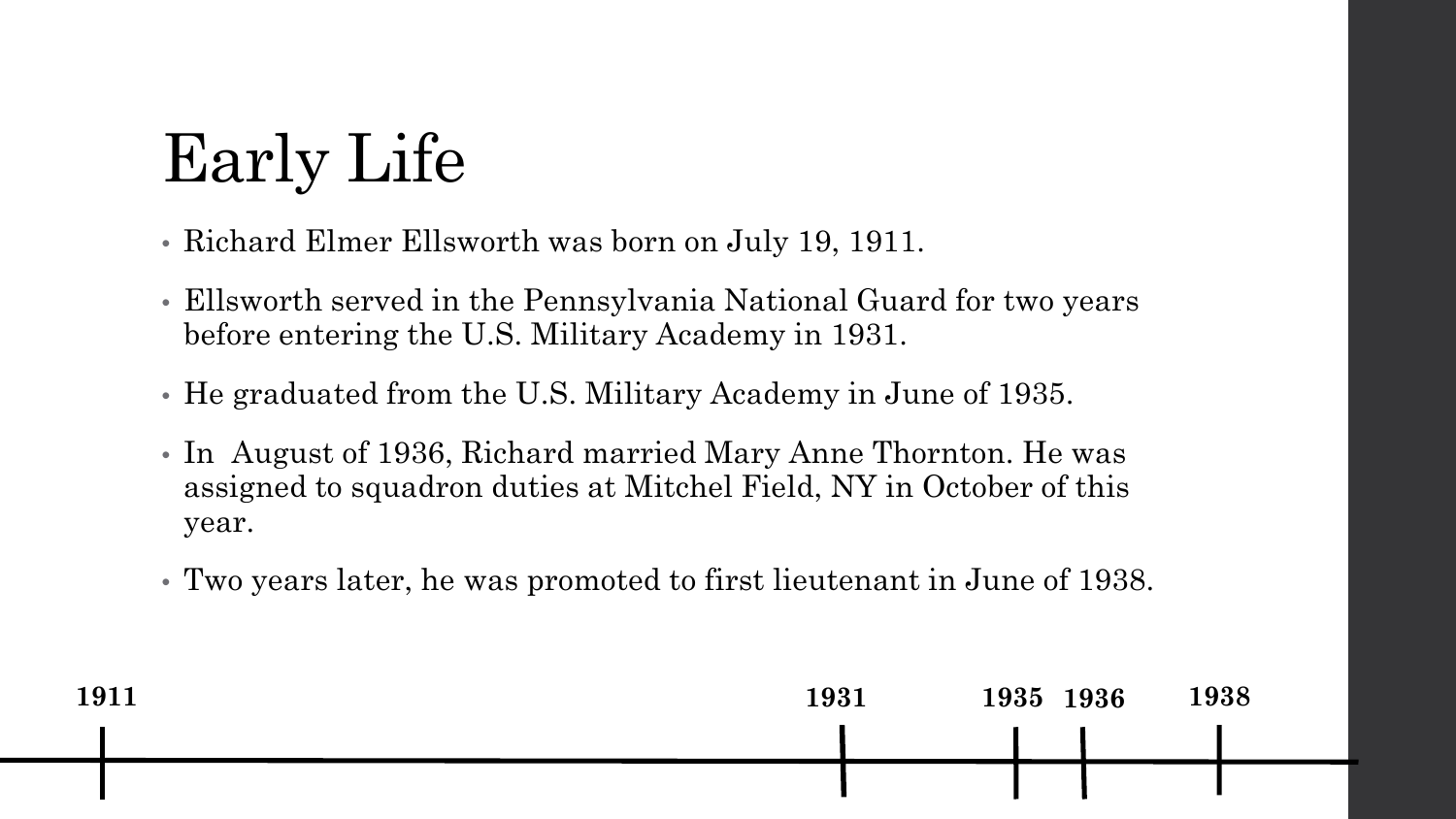### Promotions

- • While being stationed in Kelly Field and the Sacramento Air Depot in California, Ellsworth was promoted to Captain in October of 1940.
- In December 1941, he was promoted to major.
- • One short year later in February 1942, Ellsworth became a lieutenant colonel.
- • In the month of December of that same year, he was promoted to colonel.



#### **1940 1940 1941 1942**

I I I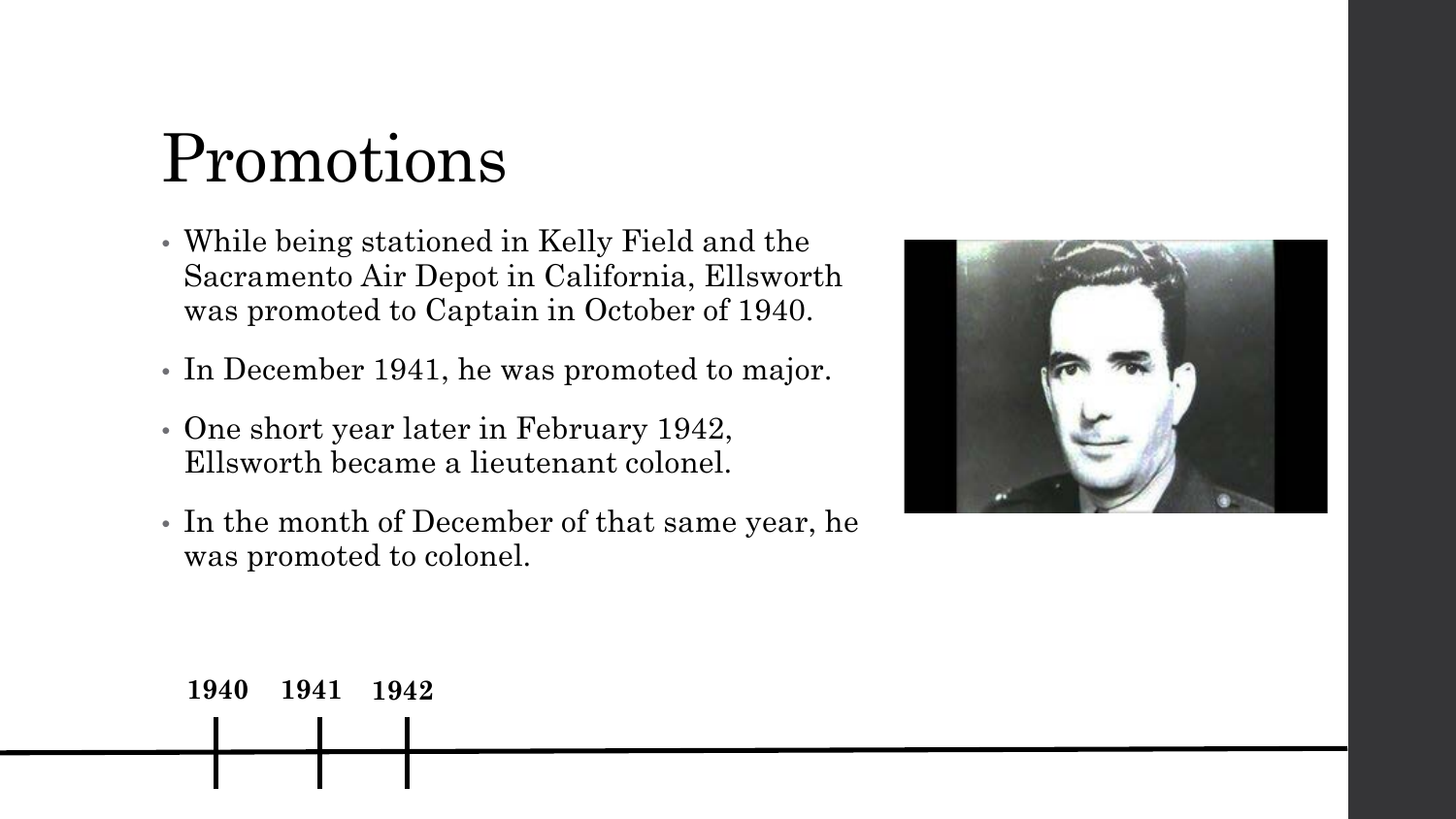# World War II

- • On January 2, 1942, the U.S. War Department established Rapid City Army Air Base in South Dakota (later named Ellsworth Airforce Base) as a centrally located air training base for World War II.
- • In July of 1943, Ellsworth went to China Burma India Theater (United States Military designation during World War II) and few 400 combat missions for the  $10^{\text{th}}$  and  $14^{\text{th}}$  Air Forces.
- • During the war, he also served in Alaska, on the staff of the Air Weather Service in Washington, D.C., and in the southwest Pacific.
- During this time, he received battle stars for eight different campaigns.
- • Ellsworth also earned the Legion of Merit, two Distinguished Flying Crosses, and three Air Medals.

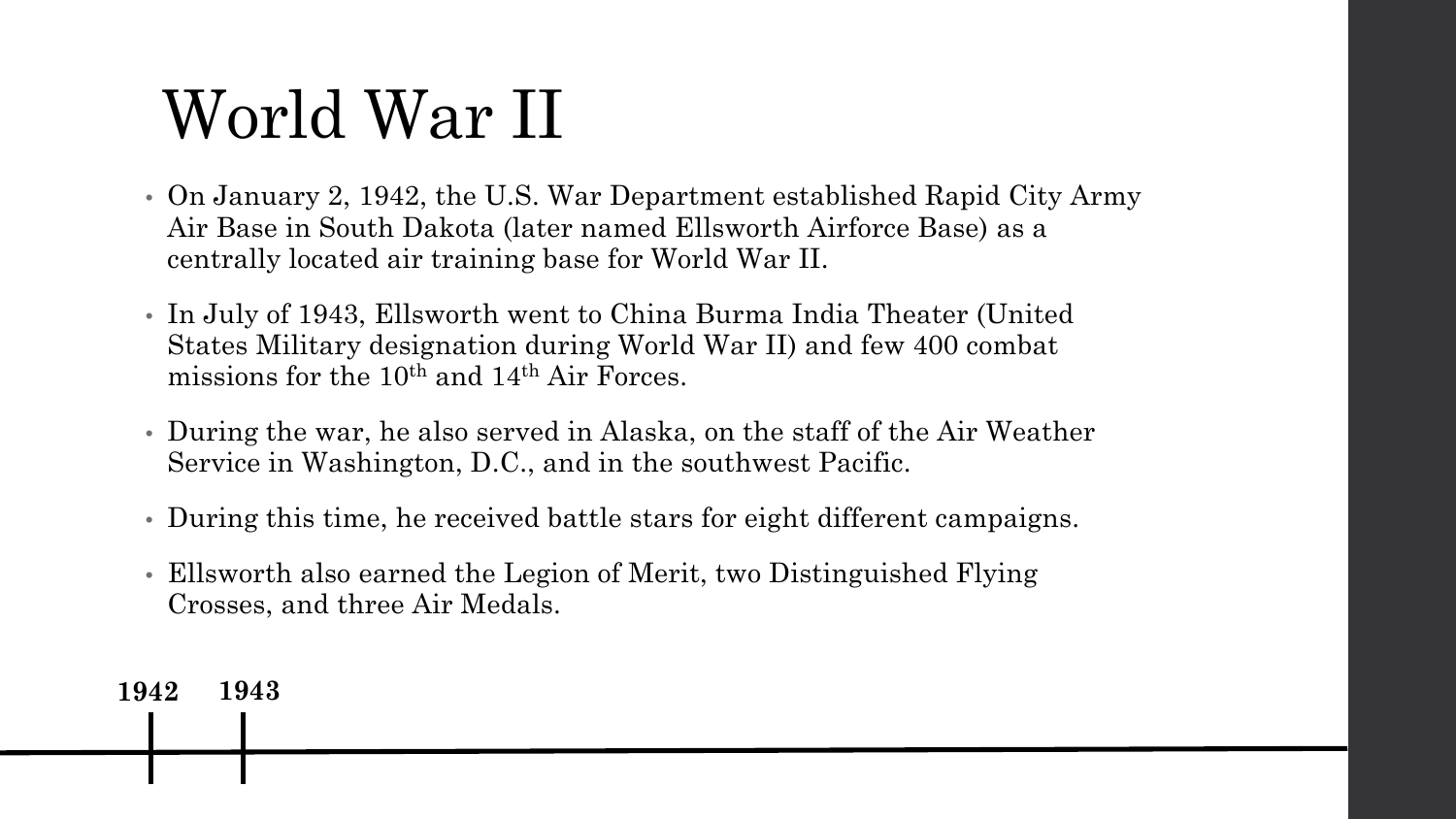#### Post War

- • From August 1946 to August 1949, Ellsworth was commanding officer of the 380th Reconnaissance Group and Morrison Field, Florida and later at Fairfield-Suisun Air Force Base in California.
- • He graduated from the Air War College at Maxwell Air Base in Alaska in July of 1950.
- • In 1950, Ellsworth went to Barksdale Air Force Base in Louisiana as Chief of Plans for the 2nd Air Force.
- From 1950 to 1953, Ellsworth was the commanding general of the  $28<sup>th</sup>$ Strategic Reconnaissance Wing at Rapid City Army Air Force Base.
- • He was promoted to brigadier general in September of 1952 at Rapid City Army Air Force Base in South Dakota.

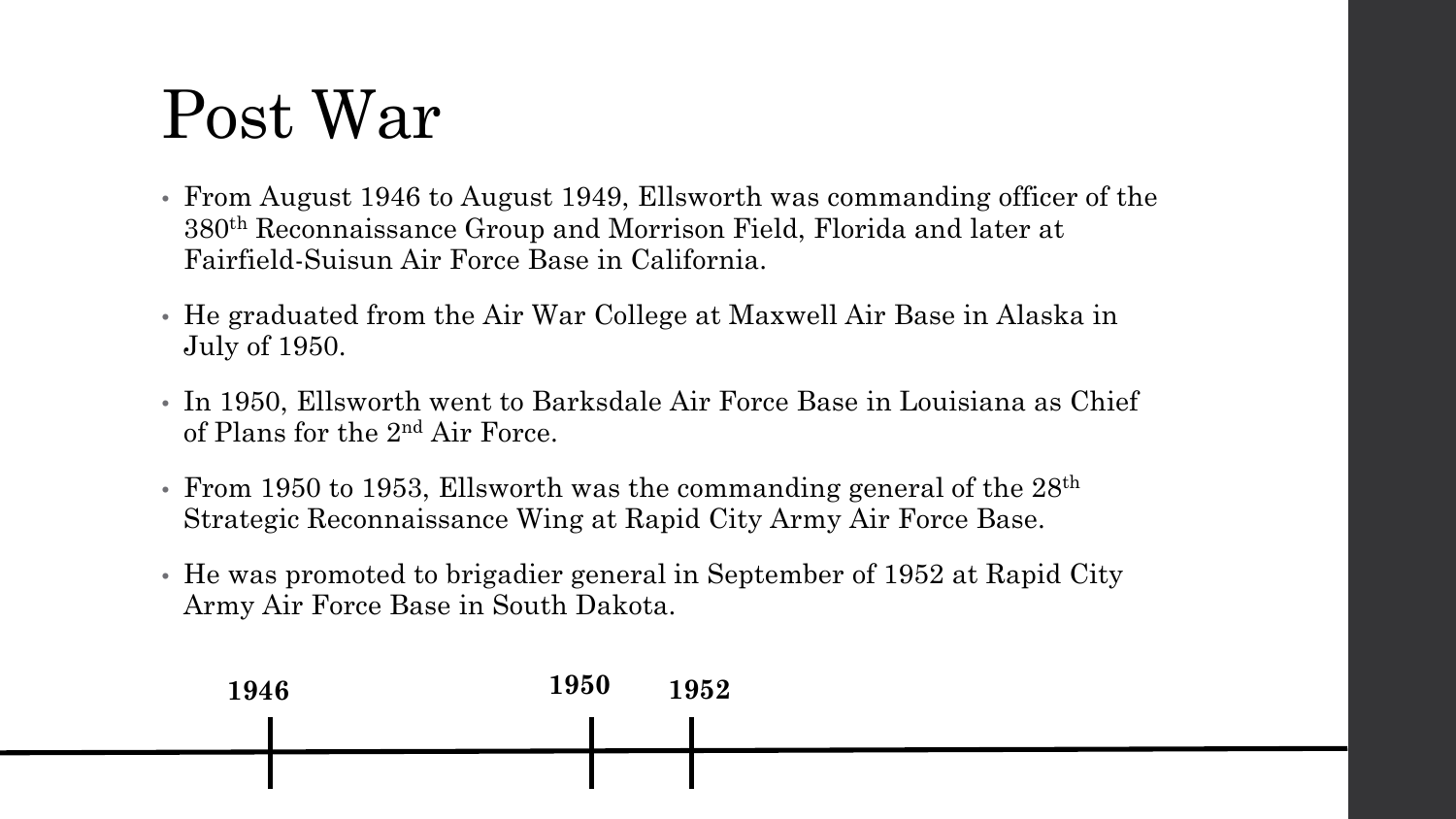### Death

- • On March 18, 1953, Ellsworth was killed along with 21 other men on board a RB-36 Peacemaker that crashed near Nut Cove, Newfoundland while flying back to Rapid City, SD. Ellsworth and his crew, along with 11 other RB-36s from Rapid City were participating in simulated combat missions.
- • On June 13, 1953, President Dwight D. Eisenhower renamed Rapid City Army Air Base to Ellsworth Air Force Base during a dedication ceremony following the crash.
	- "We are met here in tribute to a gallant and patriotic American, a man whose name will always be an honor to the members of his family and to the air base. It is my great honor to dedicate this base in honor of Brig. Gen. Richard E. Ellsworth." –President Dwight D. Eisenhower.
	- Click [here](http://www.sdpb.org/blogs/images-of-the-past/ellsworth-air-force-base-1942-1957/) to watch the dedication ceremony.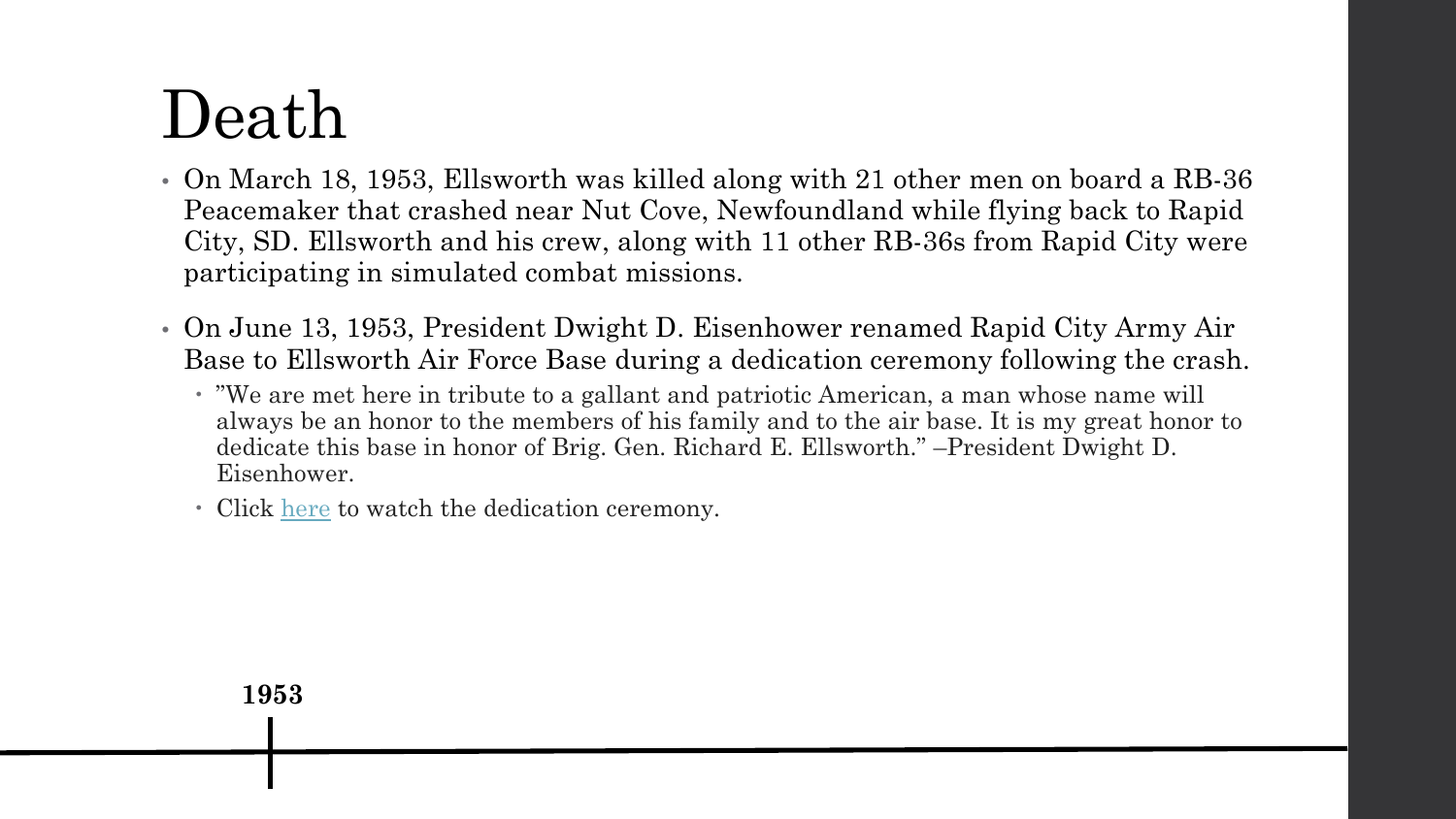# Remembering Richard E. Ellsworth

 • Richard E. Ellsworth is buried at Black Hills National Cemetery in Sturgis, South Dakota.



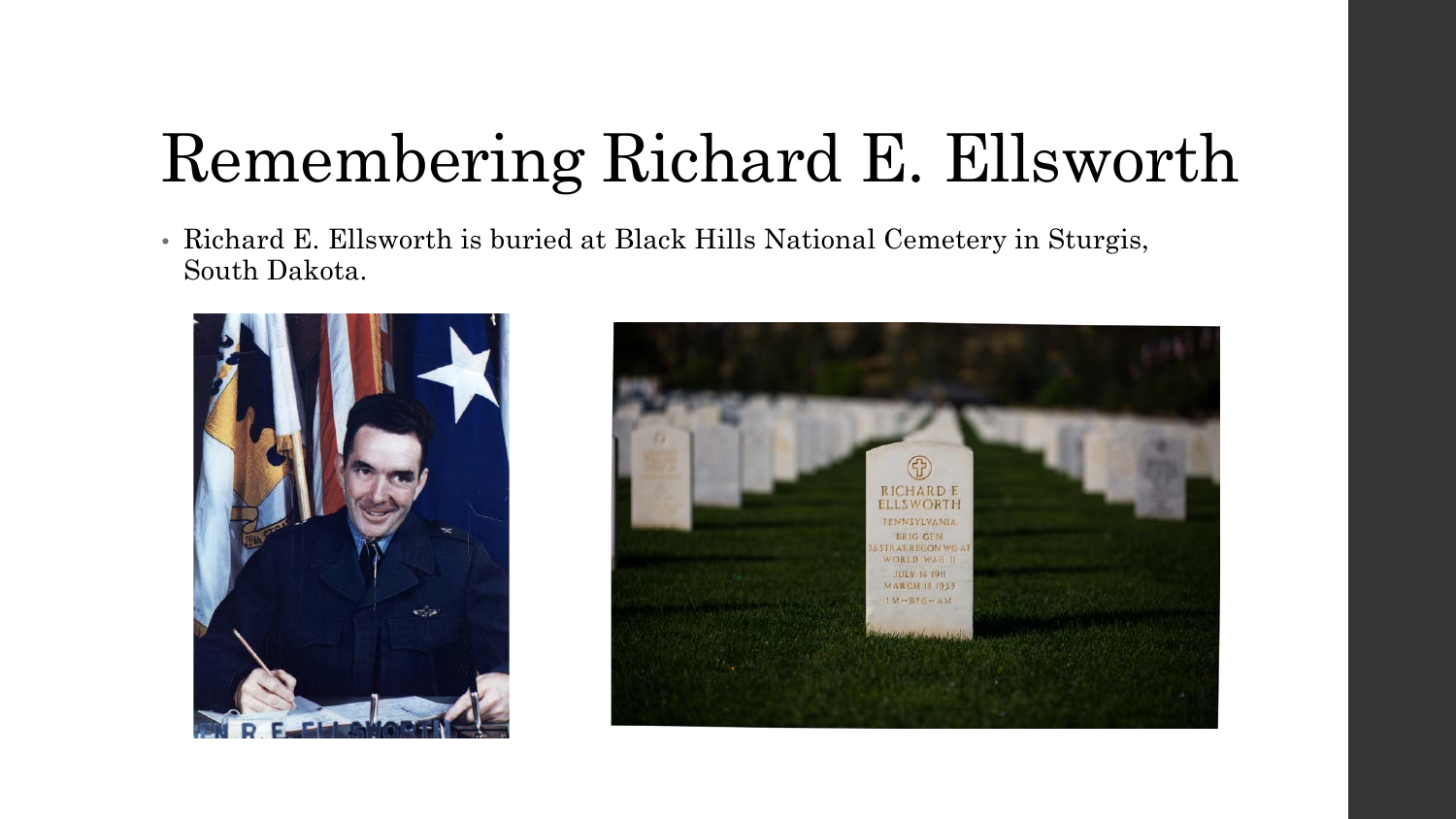### More about Ellsworth Air Force Base

- Ellsworth Air Force Base is located just outside of Box Elder, South Dakota.
- The base includes main 6 units:
	- 28th Bomb Wing
	- 28<sup>th</sup> Maintenance Group
	- 28<sup>th</sup> Medical Group
	- 28<sup>th</sup> Mission Support Group
	- 28<sup>th</sup> Operations Group

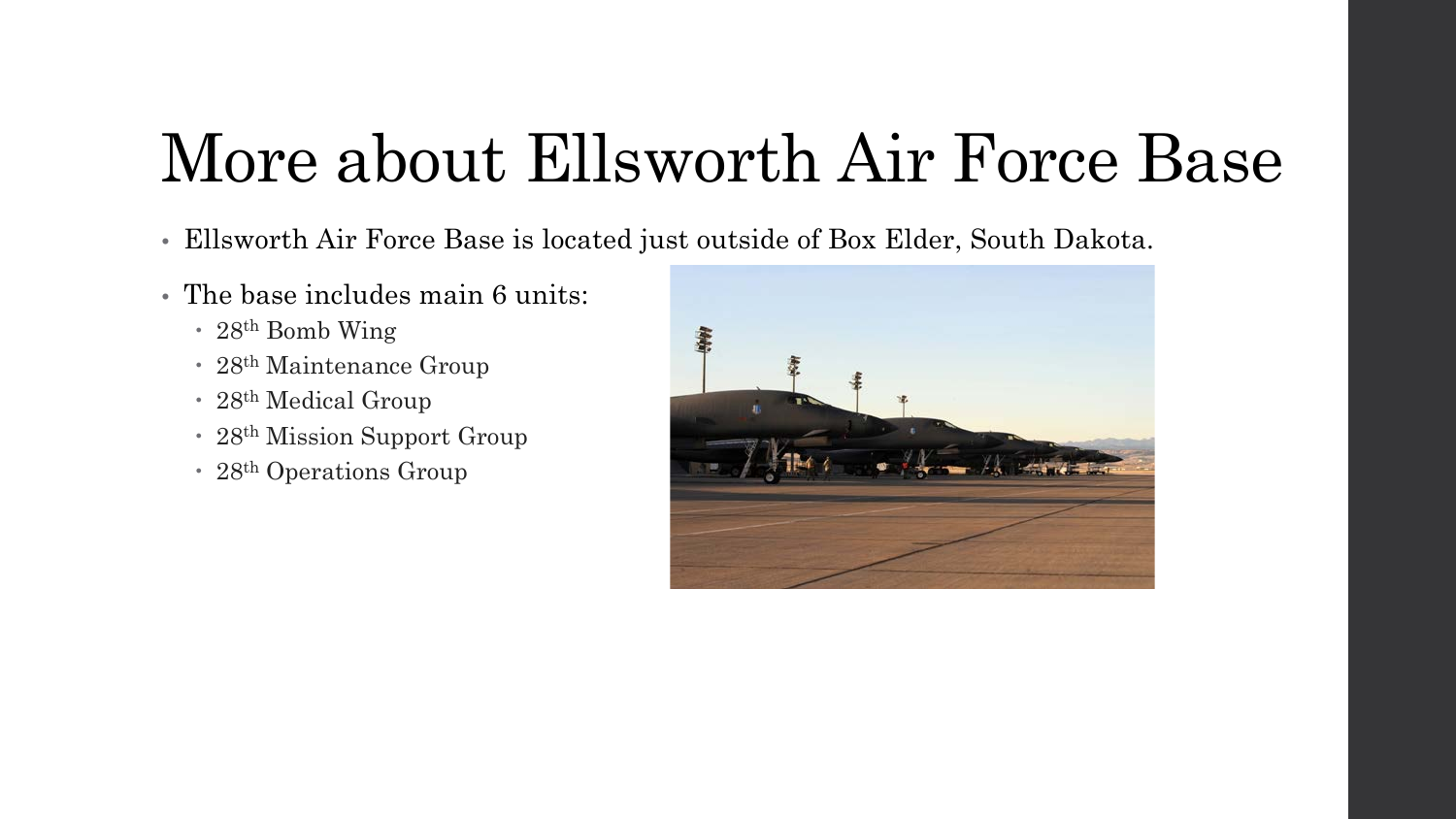# 28th Bomb Wing

- Ellsworth Air Force Base is popular and known for being home to the 28<sup>th</sup> Bomb Wing.
	- This is one of only wo B-1B bases in the world!
- • The 28th Bomb Wing is aligned with Eighth Air Force under Air Force Global Strike Command.
- This wing guarantees combat airpower for America.
- It is the home to 3,700 Airmen and DoD civilians.